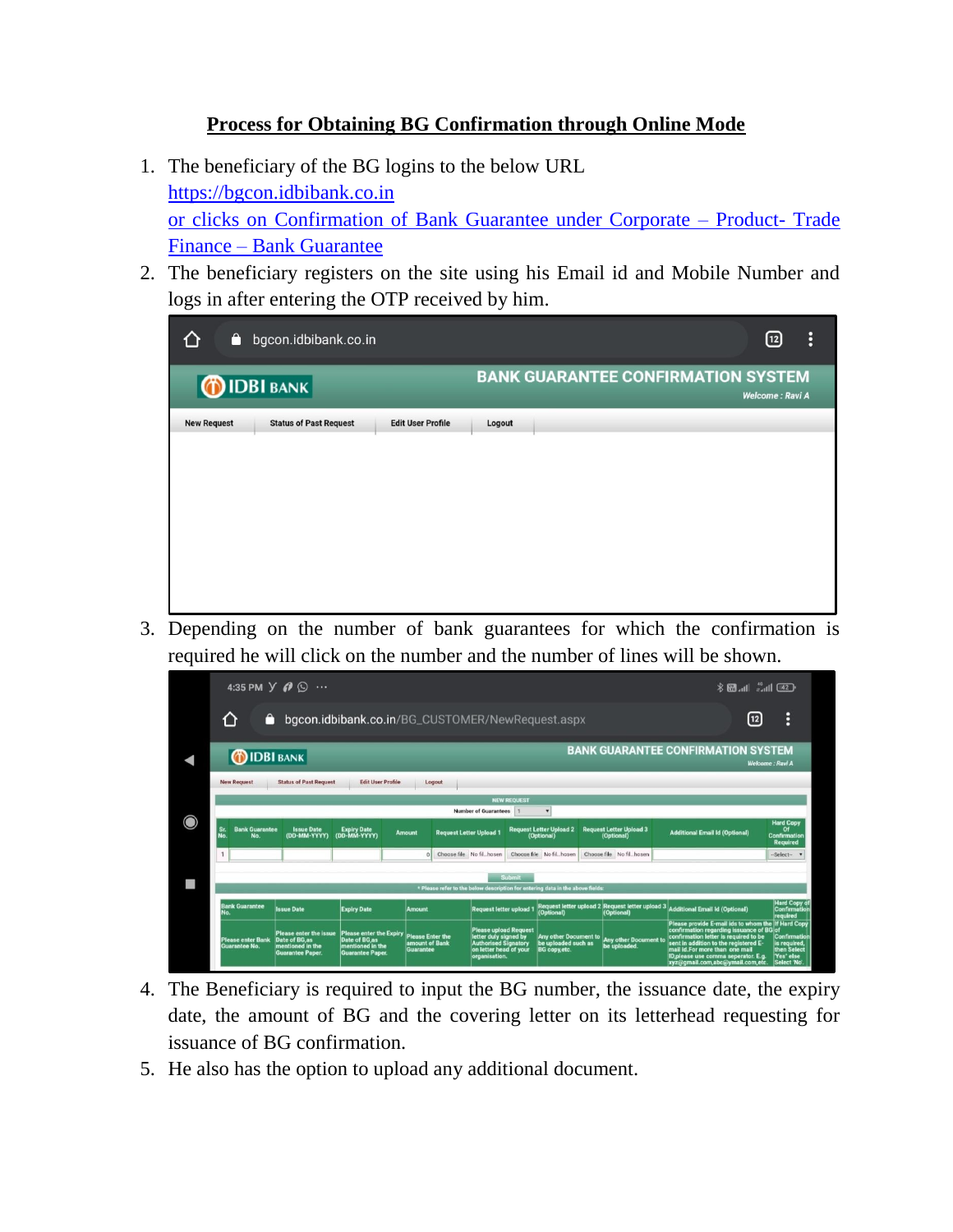6. The beneficiary can mention any additional email ids separated by ',' who will also be notified once the BG confirmation is issued.

| bgcon.idbibank.co.in/BG_CUSTOMER/NewRequest.aspx                                          |                                                                                        |                                                                                                |                                                        |                                                                                                                                 |  |                                                                             |  |                                                                                                                                                                                                                                                                                    |                                       | 12                                                 | о<br>n                                                                         |
|-------------------------------------------------------------------------------------------|----------------------------------------------------------------------------------------|------------------------------------------------------------------------------------------------|--------------------------------------------------------|---------------------------------------------------------------------------------------------------------------------------------|--|-----------------------------------------------------------------------------|--|------------------------------------------------------------------------------------------------------------------------------------------------------------------------------------------------------------------------------------------------------------------------------------|---------------------------------------|----------------------------------------------------|--------------------------------------------------------------------------------|
| <b>BANK GUARANTEE CONFIRMATION SYSTEM</b><br><b>DIDBI BANK</b>                            |                                                                                        |                                                                                                |                                                        |                                                                                                                                 |  |                                                                             |  |                                                                                                                                                                                                                                                                                    |                                       |                                                    | Welcome : Ravi A                                                               |
| <b>Status of Past Request</b><br><b>Edit User Profile</b><br><b>New Request</b><br>Logout |                                                                                        |                                                                                                |                                                        |                                                                                                                                 |  |                                                                             |  |                                                                                                                                                                                                                                                                                    |                                       |                                                    |                                                                                |
| <b>NEW REQUEST</b>                                                                        |                                                                                        |                                                                                                |                                                        |                                                                                                                                 |  |                                                                             |  |                                                                                                                                                                                                                                                                                    |                                       |                                                    |                                                                                |
| <b>Number of Guarantees</b>                                                               |                                                                                        |                                                                                                |                                                        |                                                                                                                                 |  |                                                                             |  |                                                                                                                                                                                                                                                                                    |                                       |                                                    |                                                                                |
| <b>Bank Guarantee</b><br>Sr.<br>No.<br>No.                                                | <b>Issue Date</b><br>(DD-MM-YYYY)                                                      | <b>Expiry Date</b><br>(DD-MM-YYYY)                                                             | <b>Request Letter Upload 1</b><br>Amount               |                                                                                                                                 |  | <b>Request Letter Upload 2</b><br>(Optional)                                |  | <b>Request Letter Upload 3</b><br>(Optional)                                                                                                                                                                                                                                       | <b>Additional Email Id (Optional)</b> |                                                    | <b>Hard Copy</b><br>Ωf<br><b>Confirmation</b><br><b>Required</b>               |
| 2020127IBGF00003                                                                          | 23-09-2020                                                                             | 25-03-2022                                                                                     | Choose file No fil hosen<br>567000                     |                                                                                                                                 |  | Choose file No fil hosen                                                    |  | Choose file No fil., hosen                                                                                                                                                                                                                                                         |                                       |                                                    | No                                                                             |
| Submit<br>* Please refer to the below description for entering data in the above fields:  |                                                                                        |                                                                                                |                                                        |                                                                                                                                 |  |                                                                             |  |                                                                                                                                                                                                                                                                                    |                                       |                                                    |                                                                                |
|                                                                                           |                                                                                        |                                                                                                |                                                        |                                                                                                                                 |  |                                                                             |  |                                                                                                                                                                                                                                                                                    |                                       |                                                    |                                                                                |
| <b>Bank Guarantee</b><br>No.                                                              | <b>Issue Date</b>                                                                      | <b>Expiry Date</b>                                                                             | Amount                                                 | <b>Request letter upload</b>                                                                                                    |  | (Optional)                                                                  |  | Request letter upload 2 Request letter upload 3<br>(Optional)                                                                                                                                                                                                                      | <b>Additional Email Id (Optional)</b> |                                                    | <b>Hard Copy of</b><br><b>Confirmation</b><br>required                         |
| <b>Please enter Bank</b><br><b>Guarantee No.</b>                                          | Please enter the issue<br>Date of BG as<br>mentioned in the<br><b>Guarantee Paper.</b> | <b>Please enter the Expiry</b><br>Date of BG as<br>mentioned in the<br><b>Guarantee Paper.</b> | <b>Please Enter the</b><br>amount of Bank<br>Guarantee | <b>Please upload Request</b><br>letter duly signed by<br><b>Authorised Signatory</b><br>on letter head of your<br>organisation. |  | <b>Any other Document to</b><br>be uploaded such as<br><b>BG</b> copy, etc. |  | confirmation regarding issuance of BG of<br>confirmation letter is required to be<br>Any other Document to<br>sent in addition to the registered E-<br>be uploaded.<br>mail id. For more than one mail<br>ID, please use comma seperator. E.q.<br>xyz@gmail.com,abc@ymail.com,etc. |                                       | Please provide E-mail ids to whom the If Hard Copy | <b>Confirmation</b><br>is required<br>then Select<br>Yes' else<br>Select 'No'. |

7. The beneficiary can select if he also requires the BG confirmation in hard copy in addition.



8. Upon clicking Submit, he will get the acknowledgement number of his request through SMS and Email for future tracking.